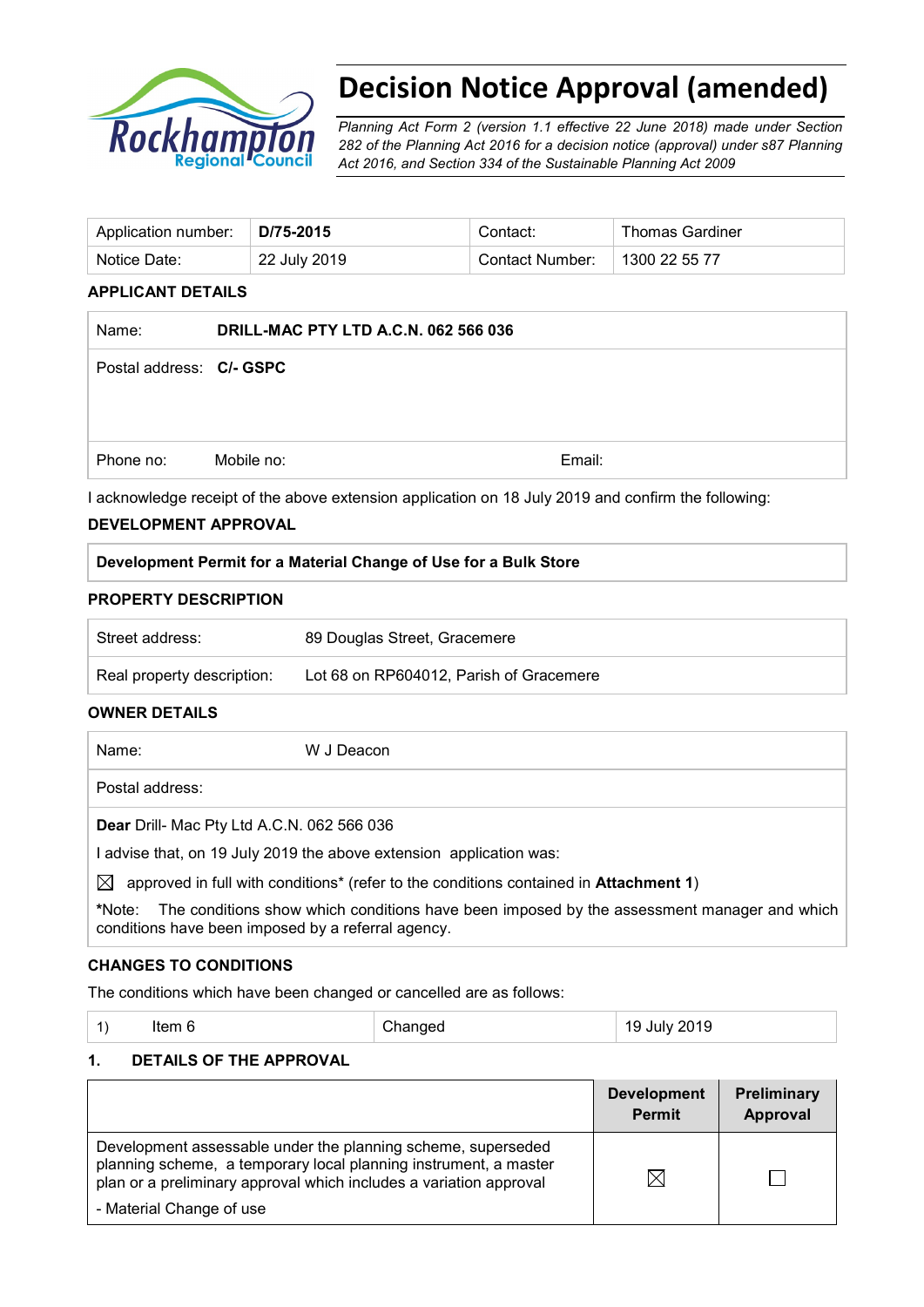# **2. CONDITIONS**

This approval is subject to the conditions in Attachment 1.

# **3. FURTHER DEVELOPMENT PERMITS REQUIRED**

Please be advised that the following development permits are required to be obtained before the development can be carried out:

| Type of development permit required | Subject of the required development permit |  |
|-------------------------------------|--------------------------------------------|--|
| <b>Operational Works</b>            | <b>Access and Parking Works</b>            |  |

### **4. REFERRAL AGENCIES** NIL

### **5. THE APPROVED PLANS**

**The approved development must be completed and maintained generally in accordance with the approved drawings and documents:**

| <b>Plan/Document Name</b>                                                     | <b>Plan/Document Reference</b> | Dated       |
|-------------------------------------------------------------------------------|--------------------------------|-------------|
| Proposal Plan for Bulk Store and Existing Features over<br>Lot 68 on RP604012 | 150714-01b                     | 8 July 2015 |

### **6. CURRENCY PERIOD FOR THE APPROVAL**

This approval has a currency period of five (5) years effective until 30 July 2020.

## **7. STATEMENT OF REASONS**

| <b>Description of the</b><br>development | Extension to a Development Permit for a Bulk Store                                                                                                                                                                                                                                                                                                                  |  |  |
|------------------------------------------|---------------------------------------------------------------------------------------------------------------------------------------------------------------------------------------------------------------------------------------------------------------------------------------------------------------------------------------------------------------------|--|--|
| <b>Reasons for Decision</b>              | Under the current Rockhampton Region Planning Scheme 2015, the land is<br>a)<br>zoned Medium Impact Industry and the proposal is considered consistent<br>development;                                                                                                                                                                                              |  |  |
|                                          | The proposal does not compromise the strategic framework in the<br>b)<br>Rockhampton Region Planning Scheme 2015;                                                                                                                                                                                                                                                   |  |  |
|                                          | Assessment of the development against the relevant zone purpose,<br>C)<br>planning scheme codes and planning scheme policies demonstrates that<br>the proposed development will not cause significant adverse impacts on<br>the surrounding natural environment, built environment and infrastructure,<br>community facilities, or local character and amenity; and |  |  |
|                                          | The proposed development does not compromise the relevant State<br>d)<br>Planning Policy.                                                                                                                                                                                                                                                                           |  |  |
| <b>Assessment</b><br><b>Benchmarks</b>   | The proposed development was assessed against the following assessment<br>benchmarks:<br>Medium Impact Industry Zone.<br>$\bullet$                                                                                                                                                                                                                                  |  |  |
| <b>Matters prescribed by</b>             | The State Planning Policy - Part E;<br>$\bullet$                                                                                                                                                                                                                                                                                                                    |  |  |
| regulation                               | The Central Queensland Regional Plan;<br>$\bullet$                                                                                                                                                                                                                                                                                                                  |  |  |
|                                          | The Rockhampton Region Planning Scheme 2015; and<br>$\bullet$                                                                                                                                                                                                                                                                                                       |  |  |
|                                          | The common material, being the material submitted with the application.<br>$\bullet$                                                                                                                                                                                                                                                                                |  |  |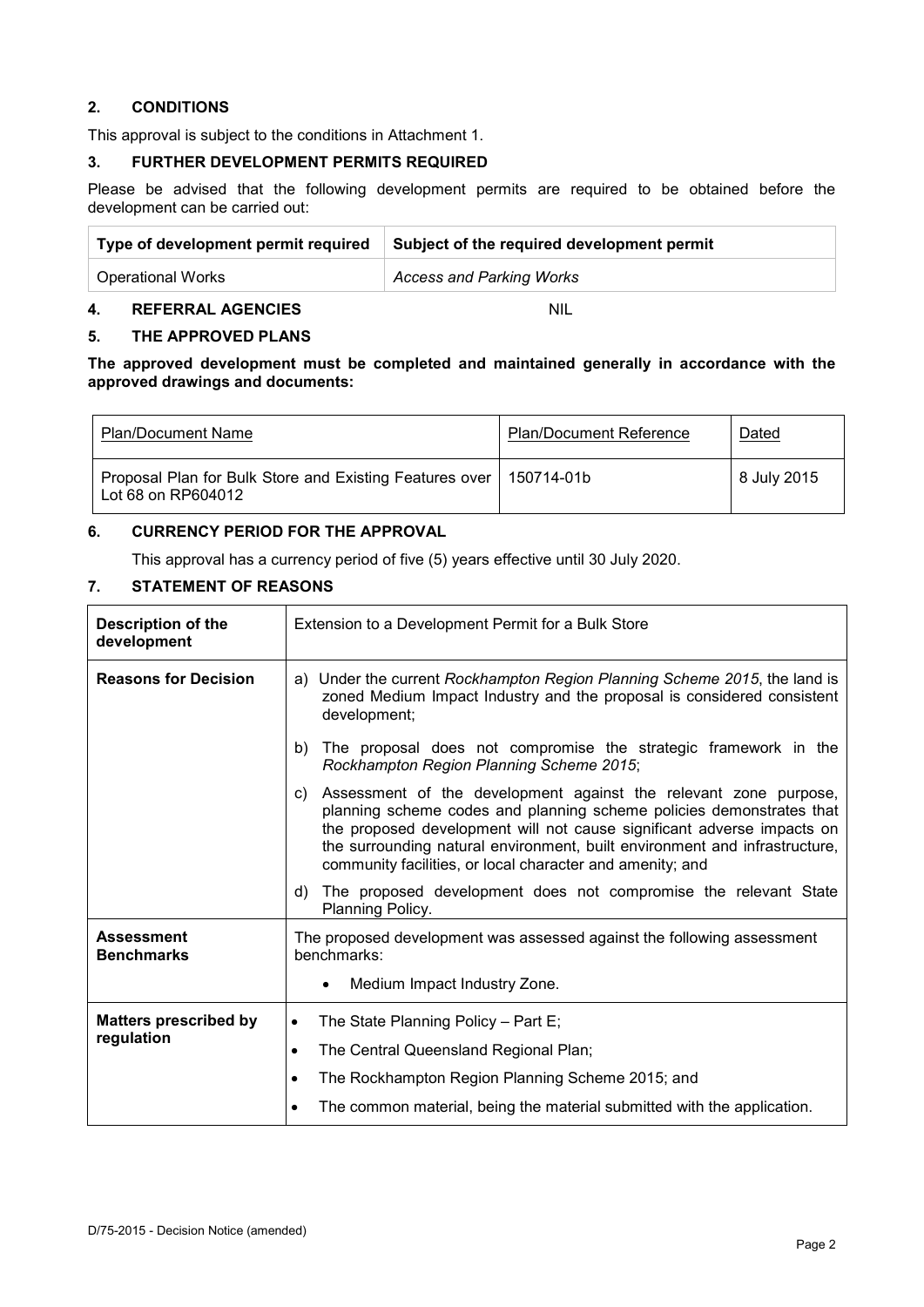# **8. RIGHTS OF APPEAL**

The rights of an applicant to appeal to a tribunal or the Planning and Environment Court against a decision about a development application are set out in chapter 6, part 1 of the *Planning Act 2016*. For particular applications, there may also be a right to make an application for a declaration by a tribunal (see chapter 6, part 2 of the *Planning Act 2016).*

#### *Appeal by an applicant*

An applicant for a development application may appeal to the Planning and Environment Court against the following:

- the refusal of all or part of the development application
- a provision of the development approval
- the decision to give a preliminary approval when a development permit was applied for
- a deemed refusal of the development application.

An applicant may also have a right to appeal to the Development tribunal. For more information, see schedule 1 of the *Planning Act 2016*.

The timeframes for starting an appeal in the Planning and Environment Court are set out in section 229 of the *Planning Act 2016*.

**Attachment 2** is an extract from the *Planning Act 2016* that sets down the applicant's appeal rights and the appeal rights of a submitter.

### **9. WHEN THE DEVELOPMENT APPROVAL TAKES EFFECT**

This development approval takes effect:

From the time the decision notice is given – if there is no submitter and the applicant does not appeal the decision to the court.

Or

When the submitter's appeal period ends  $-$  if there is a submitter and the applicant does not appeal the decision to the court.

Or

Subject to the decision of the court, when the appeal is finally decided  $-$  if an appeal is made to the court.

#### **10. ORIGINAL DECISION ASSESSMENT MANAGER**

| Name: | Tarnya Fitzgibbon<br><b>MANAGER DEVELOPMENT AND BUILDING</b>             |            |       | Date: 30 July 2015 |  |
|-------|--------------------------------------------------------------------------|------------|-------|--------------------|--|
| 11.   | <b>ASSESSMENT MANAGER</b>                                                |            |       |                    |  |
| Name: | <b>Tarnya Fitzgibbon</b><br><b>COORDINATOR</b><br>DEVELOPMENT ASSESSMENT | Signature: | Date: | 22 July 2019       |  |

#### **Attachment 1 – Conditions of the approval**

*Part 1* **–** *Conditions imposed by the assessment manager [Note: where a condition is imposed about infrastructure under Chapter 4 of the Planning Act 2016, the relevant provision of the Act under which this condition was imposed must be specified.]*

#### **Attachment 2—Extract on appeal rights**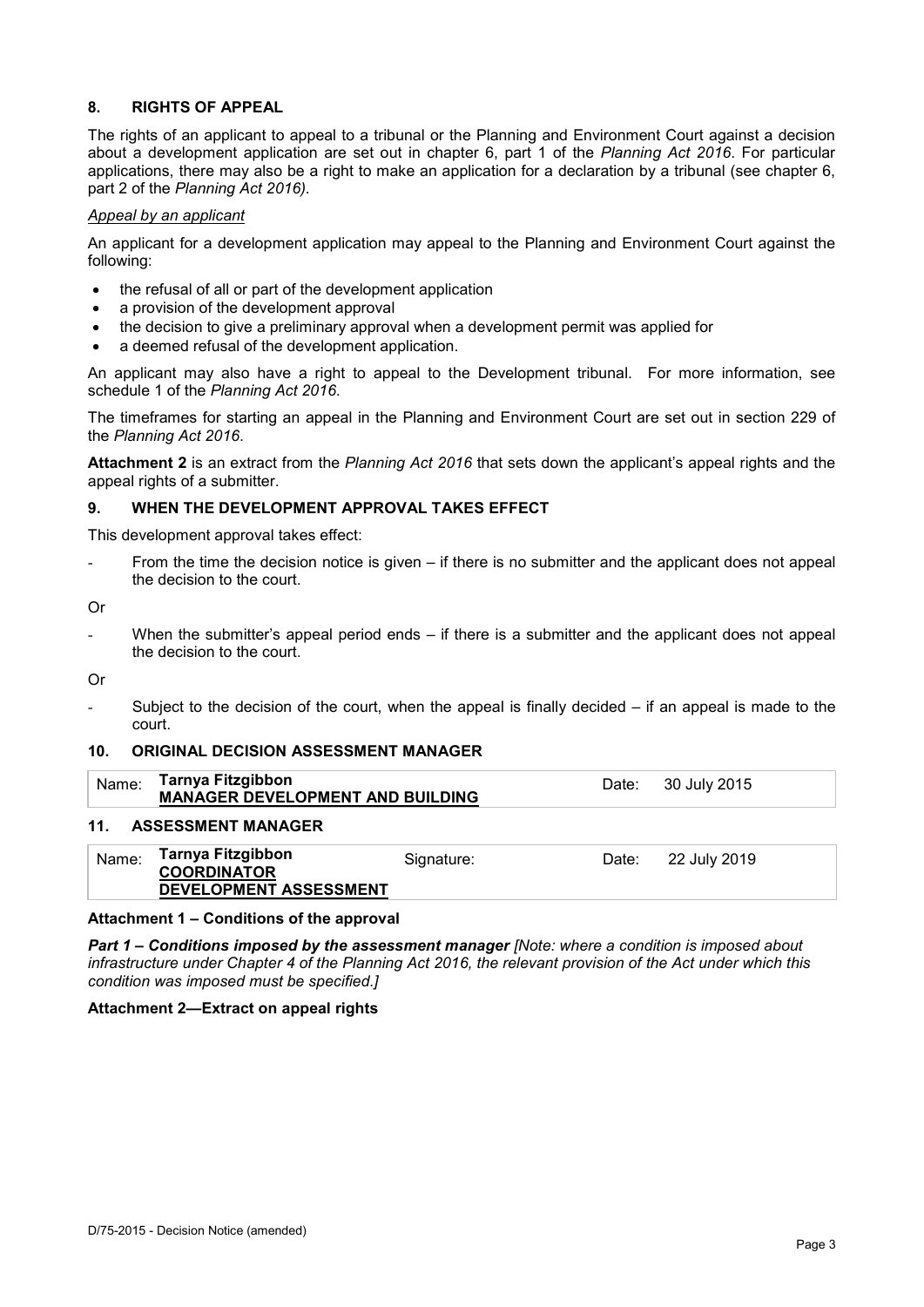

# **Attachment 1 – Part 1**

# **Rockhampton Regional Council Conditions**

*PLANNING ACT 2016*

# 1.0 ADMINISTRATION

- 1.1 The Developer is responsible for ensuring compliance with the conditions of this development approval and the Conditions of the approval by an employee, agent, contractor or invitee of the Developer.
- 1.2 Where these conditions refer to "Council" in relation to requiring Council to approve or to be satisfied as to any matter, or conferring on the Council a function, power or discretion, that role of the Council may be fulfilled in whole or in part by a delegate appointed for that purpose by the Council.
- 1.3 All conditions of this approval must be undertaken and completed to the satisfaction of Council, at no cost to Council.
- 1.4 All conditions, works, or requirements of this approval must be undertaken and completed prior to the commencement of the use, unless otherwise stated.
- 1.5 Infrastructure requirements of this development approval must be contributed to the relevant authorities, where applicable, at no cost to Council, prior to the commencement of the use, unless otherwise stated.
- 1.6 The following further Development Permits must be obtained prior to the commencement of any works associated with their purposes:
	- 1.6.1 Operational Works:
		- (i) Access and Parking Works.
- 1.7 Unless otherwise stated, all works must be designed, constructed and maintained in accordance with the relevant Council policies, guidelines and standards.
- 1.8 All engineering drawings/specifications, design and construction works must comply with the requirements of the relevant *Australian Standards* and must be approved, supervised and certified by a Registered Professional Engineer of Queensland.

### 2.0 APPROVED PLANS AND DOCUMENTS

2.1 The approved development must be completed and maintained generally in accordance with the approved plans and documents, except where amended by any condition of this development approval:

| <b>Plan/Document Name</b>                                                     | <b>Plan/Document Reference</b> | Dated       |
|-------------------------------------------------------------------------------|--------------------------------|-------------|
| Proposal Plan for Bulk Store and Existing<br>Features over Lot 68 on RP604012 | 150714-01b                     | 8 July 2015 |

- 2.2 Where there is any conflict between the conditions of this development approval and the details shown on the approved plans and documents, the conditions of this development approval must prevail.
- 2.3 Where conditions require the above plans or documents to be amended, the revised document(s) must be submitted for approval by Council prior to the submission of a Development Application for Operational Works.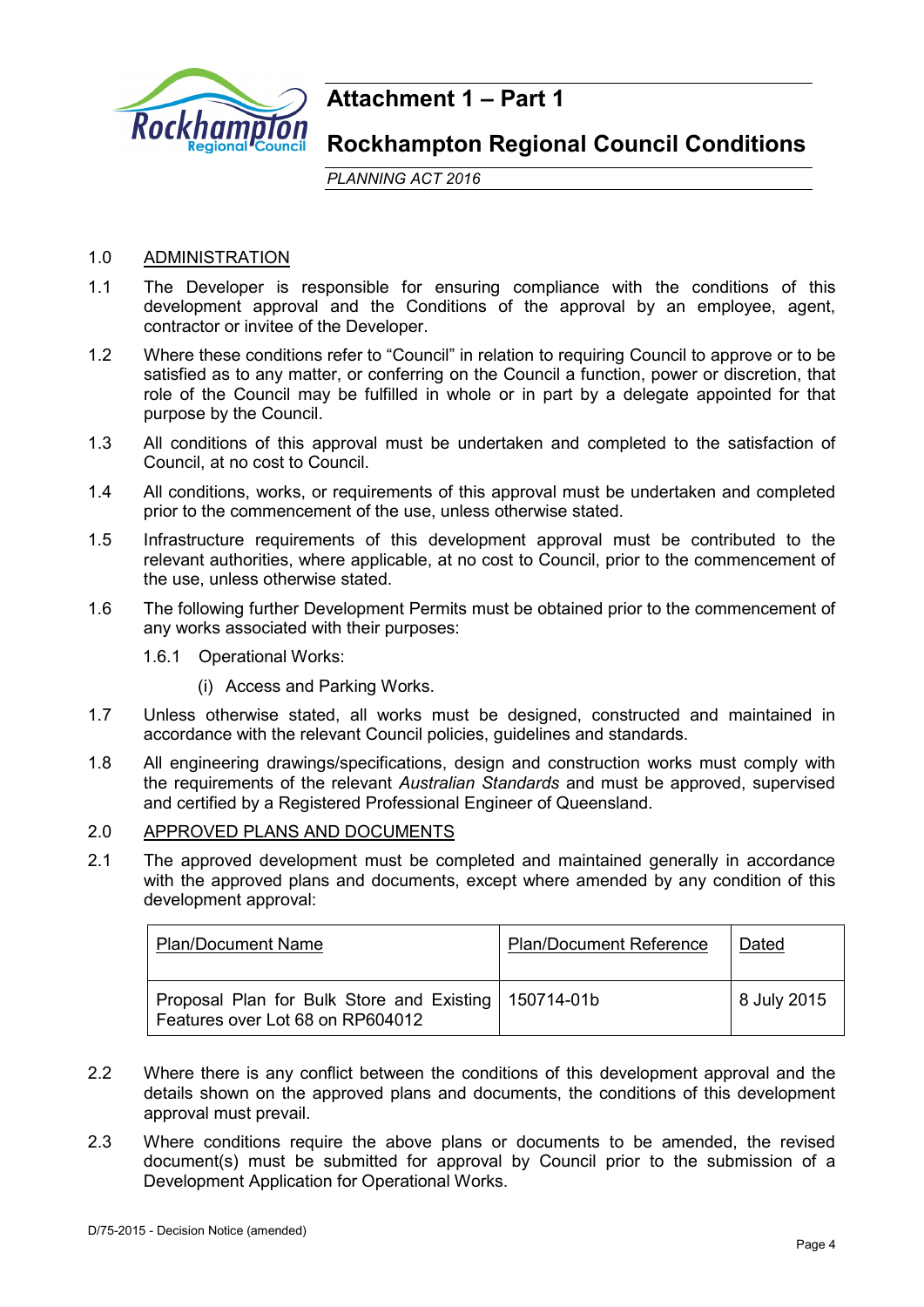# 3.0 ACCESS AND PARKING WORKS

- 3.1 A Development Permit for Operational Works (access works) must be obtained prior to the commencement of any works on the site.
- 3.2 All access works must be designed and constructed in accordance with the approved plans (refer to condition 2.1), *Capricorn Municipal Development Guidelines*, *Australian Standard AS2890 "Parking Facilities"* and the provision of a Development Permit for Operational Works (access and parking works).
- 3.3 Both the existing access driveways within the road reserve must be concrete paved or asphalted.
- 3.4 All access, parking and vehicle manoeuvring areas must be constructed and surface treated in accordance with the approved site plan (refer to condition 2.1). All surface treatments must be constructed, operated and maintained in a manner that no significant impact on the amenity of adjoining premises or the surrounding area is caused due to the emission of dust or results in sediment laden water.

Note: If the amenity impacts of the Bulk Store cannot be mitigated or the vehicle movements exceed the ones stated in this approval, the access, parking and vehicle manoeuvring areas must be sealed to Council's satisfaction.

- 3.5 The vehicle movements associated with the Bulk Store must not exceed thirty-two (32) truck movements per week where one truck leaving the site and returning to the site equals two (2) movements.
- 3.6 All vehicles must ingress and egress the development in a forward gear.

# 4.0 STORMWATER WORKS

4.1 All stormwater must drain to a demonstrated lawful point of discharge and must not adversely affect adjoining land or infrastructure in comparison to the pre-development condition by way of blocking, altering or diverting existing stormwater runoff patterns or have the potential to cause damage to other infrastructure.

# 5.0 SITE WORKS

- 5.1 All earthworks must be undertaken in accordance with *Australian Standard AS3798 "Guidelines on earthworks for commercial and residential developments"*.
- 5.2 Site works must be constructed such that they do not, at any time, in any way restrict, impair or change the natural flow of runoff water, or cause a nuisance or worsening to adjoining properties or infrastructure.

# 6.0 ASSET MANAGEMENT

- 6.1 Any alteration necessary to electricity, telephone, water mains, sewerage mains, and/or public utility installations resulting from the development or in connection with the development, must be at full cost to the Developer.
- 6.2 Any damage to existing kerb and channel, pathway or roadway (including removal of concrete slurry from public land, pathway, roads, kerb and channel and stormwater gullies and drainage lines) which may occur during any works carried out in association with the approved development must be repaired. This must include the reinstatement of the existing traffic signs and pavement markings which may have been removed.

# 7.0 ENVIRONMENTAL

7.1 An Erosion Control and Stormwater Control Management Plan must be implemented, monitored and maintained on-site for the duration of the works, and until all exposed soil areas are permanently stabilised (for example: turfed, hydromulched, concreted, landscaped). The prepared Erosion Control and Stormwater Control Management Plan must be available on-site for inspection by Council Officers during those works.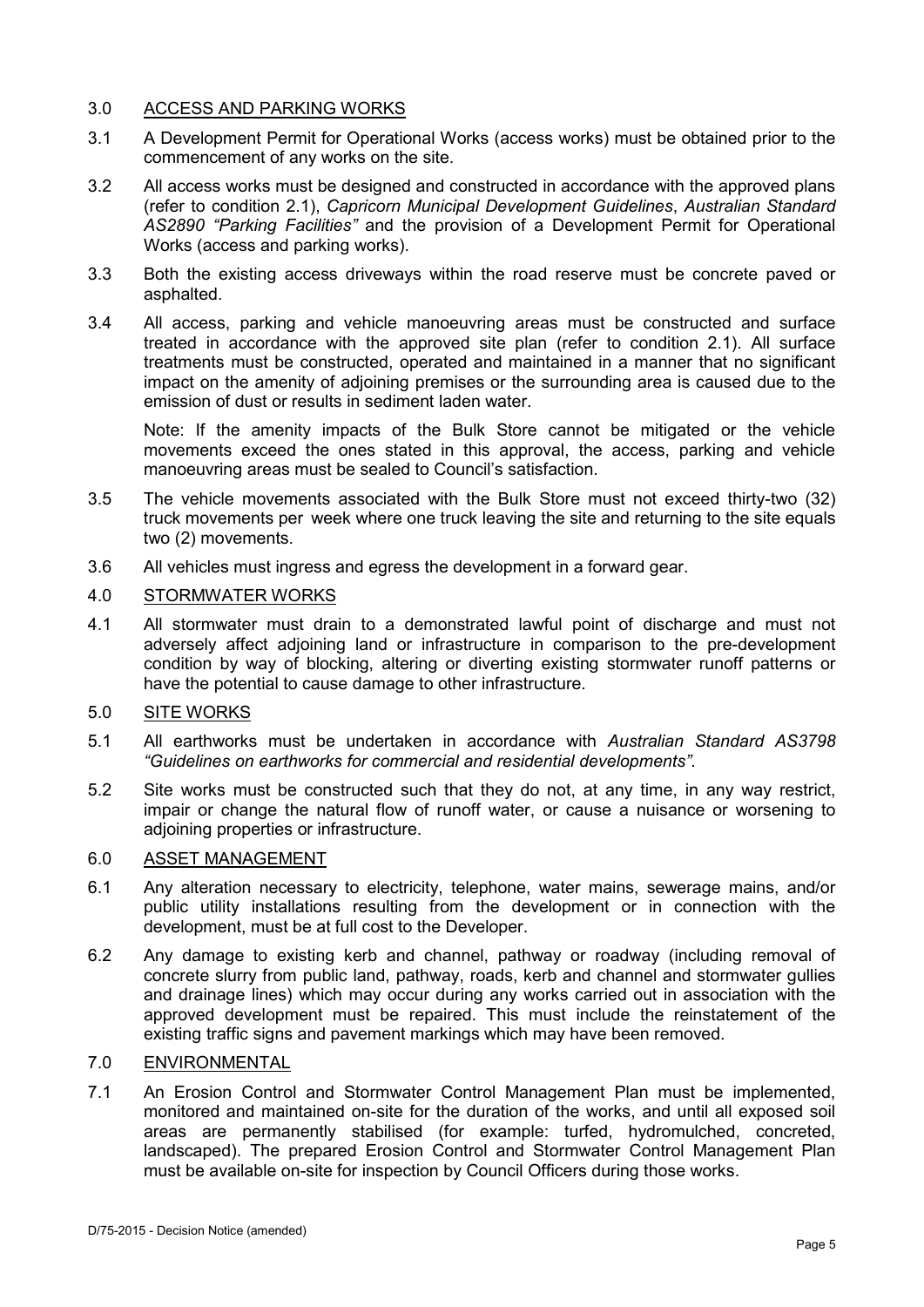# 8.0 OPERATING PROCEDURES

- 8.1 All construction materials, waste, waste skips, machinery and contractors' vehicles must be located and stored or parked within the site. No storage of materials, parking of construction machinery or contractors' vehicles will be permitted on Douglas Street.
- 8.2 Operations associated with the Bulk Store must have no significant impact on the amenity of adjoining premises or the surrounding area due to the emission of light, noise or dust.
- 8.3 When requested by Council, nuisance monitoring must be undertaken and recorded within three (3) months, to investigate any genuine complaint of nuisance caused by noise, light or dust. An analysis of the monitoring data and a report, including nuisance mitigation measures, must be provided to Council within fourteen (14) days of the completion of the investigation.
- 8.4 Where un-sealed surface treatments are utilised in access, parking and vehicle manoeuvring areas, contaminants such as oils or chemicals must not be released onto the surface treatment.
- 8.5 All surface treatments must be operated and maintained in a manner that no significant impact on the amenity of adjoining premises or the surrounding area is caused due to the emission of dust or result in sediment laden water.

Note: If the amenity impacts cannot be mitigated, the area must be sealed to Council's satisfaction.

- 8.6 No contaminants are permitted to be released to land or water, including soil, silt, oils, detergents, etcetera. Any wash down areas used for the maintenance or cleaning of equipment (including vehicles) must be conducted in an approved, appropriately bunded areas drained to the sewer network in accordance with a trade waste permit.
- 8.7 Noise from the activity must not cause an environmental nuisance.
- 8.8 When requested by Council, noise monitoring must be undertaken and recorded within three (3) months, to investigate any complaint of nuisance caused by noise. The monitoring data, an analysis of the data and a report, including noise mitigation measures, must be provided to Council within fourteen (14) days of the completion of the investigation.

Noise measurements must be compared with the acoustic quality objectives specified in the most recent edition of the Environmental Protection (Noise) Policy.

# ADVISORY NOTES

NOTE 1. Aboriginal Cultural Heritage

It is advised that under section 23 of the *Aboriginal Cultural Heritage Act 2003*, a person who carries out an activity must take all reasonable and practicable measures to ensure the activity does not harm Aboriginal Cultural Heritage (the "cultural heritage duty of care"). Maximum penalties for breaching the duty of care are listed in the Aboriginal Cultural Heritage legislation. The information on Aboriginal Cultural Heritage is available on the Department of Aboriginal and Torres Strait Islander and Multicultural Affairs website: [www.datsima.qld.gov.au](http://www.datsima.qld.gov.au/).

# NOTE 2. General Environmental Duty

General environmental duty under the *Environmental Protection Act* prohibits unlawful environmental nuisance caused by noise, aerosols, particles, dust, ash, fumes, light, odour or smoke beyond the boundaries of the property during all stages of the development including earthworks, construction and operation.

# NOTE 3. General Safety Of Public During Construction

The *Work Health and Safety Act* and *Manual of Uniform Traffic Control Devices* must be complied with in carrying out any construction works, and to ensure safe traffic control and safe public access in respect of works being constructed on a road.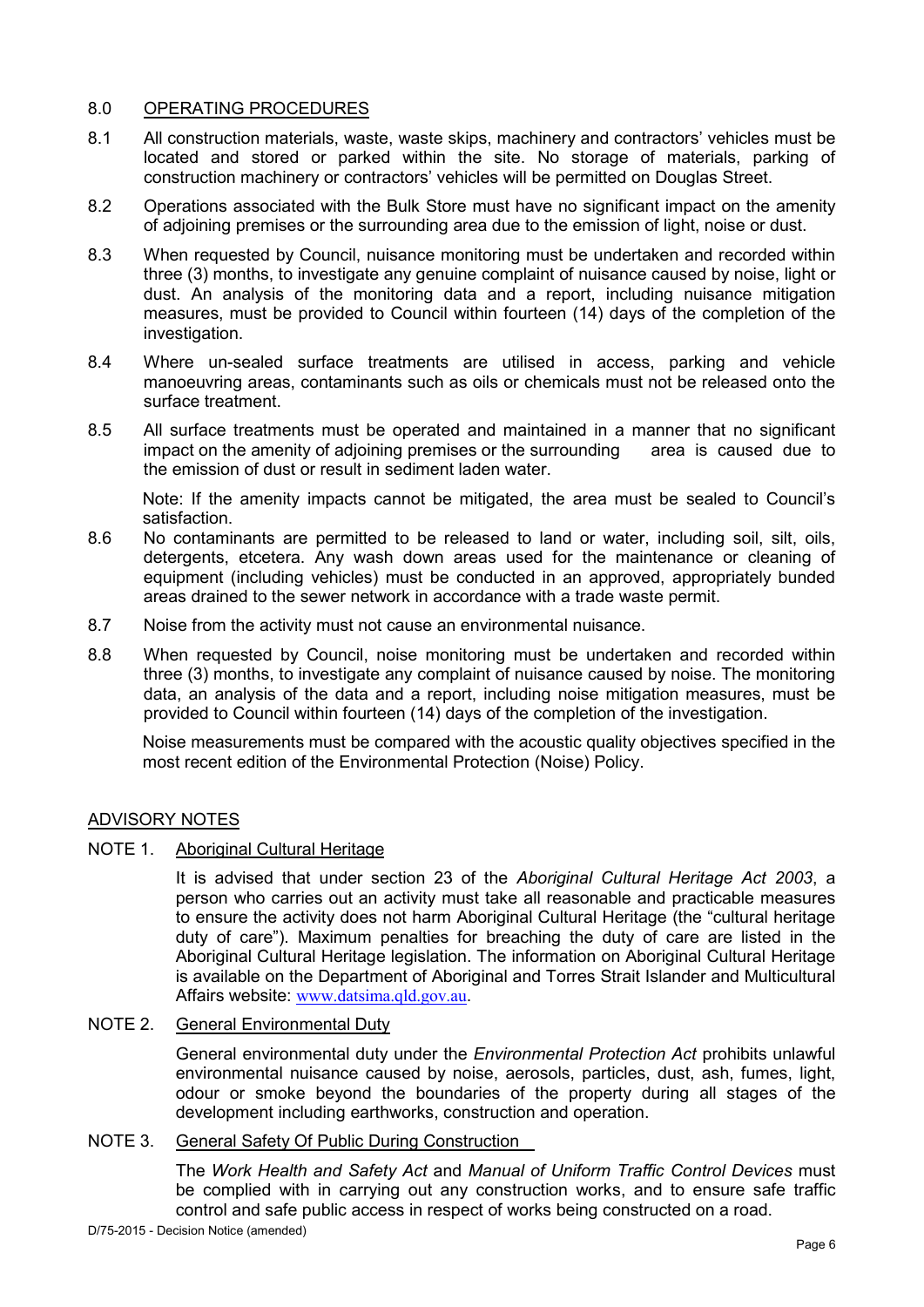# NOTE 4. Infrastructure Charges Notice

This application is subject to infrastructure contributions in accordance with Council policies. The charges are presented on an Infrastructure Charges Notice.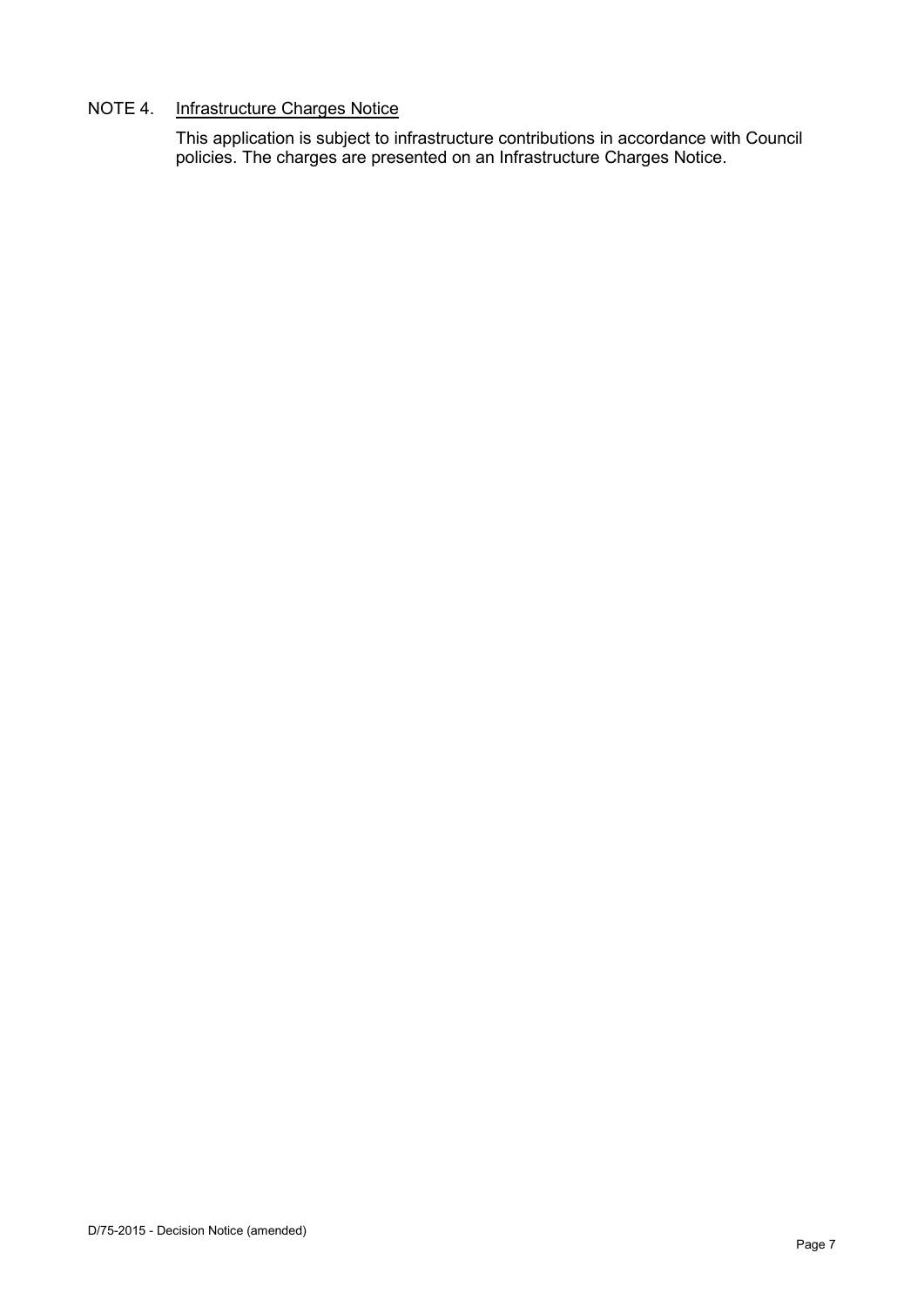

# **Attachment 2 - Appeal Rights**

*PLANNING ACT 2016*

The following is an extract from the *Planning Act 2016 (Chapter 6)*

#### *Appeal rights*

#### *229 Appeals to tribunal or P&E Court*

- (1) Schedule 1 states—
	- (a) matters that may be appealed to— (i)either a tribunal or the P&E Court; or (ii)only a tribunal; or
		- (iii)only the P&E Court; and
	- (b) the person—
		- (i)who may appeal a matter (the **appellant**); and (ii)who is a respondent in an appeal of the matter; and (iii)who is a co-respondent in an appeal of the matter; and
		- (iv)who may elect to be a co-respondent in an appeal of the matter.
- (2) An appellant may start an appeal within the appeal period.
- (3) The **appeal period** is—
	- (a) for an appeal by a building advisory agency—10 business days after a decision notice for the decision is given to the agency or
	- (b) for an appeal against a deemed refusal—at any time after the deemed refusal happens; or
	- (c) for an appeal against a decision of the Minister, under chapter 7, part 4, to register premises or to renew the registration of premises—20 business days after a notice is published under section 269(3)(a) or (4); or
	- (d) for an appeal against an infrastructure charges notice— 20 business days after the infrastructure charges notice is given to the person; or
	- (e) for an appeal about a deemed approval of a development application for which a decision notice has not been given—30 business days after the applicant gives the deemed approval notice to the assessment manager; or
	- (f) for any other appeal—20 business days after a notice of the decision for the matter, including an enforcement notice, is given to the person.
	- Note—

See the P&E Court Act for the court's power to extend the appeal period.

- (4) Each respondent and co-respondent for an appeal may be heard in the appeal.
- (5) If an appeal is only about a referral agency's response, the assessment manager may apply to the tribunal or P&E Court to withdraw from the appeal.
- (6) To remove any doubt, it is declared that an appeal against an infrastructure charges notice must not be about—
	- (a) the adopted charge itself; or
	- (b) for a decision about an offset or refund—
		- (i) the establishment cost of trunk infrastructure identified in a LGIP; or
		- (ii) the cost of infrastructure decided using the method
	- included in the local government's charges resolution.

#### **230 Notice of appeal**

- (1) An appellant starts an appeal by lodging, with the registrar of the tribunal or P&E Court, a notice of appeal that— (a) is in the approved form; and
	- (b) succinctly states the grounds of the appeal.
- (2) The notice of appeal must be accompanied by the required fee.
- (3) The appellant or, for an appeal to a tribunal, the registrar must, within the service period, give a copy of the notice of appeal to—
	- (a) the respondent for the appeal; and
	- (b) each co-respondent for the appeal; and
- (c) for an appeal about a development application under schedule 1, table 1, item 1—each principal submitter for the development application; and
- (d) for an appeal about a change application under schedule 1, table 1, item 2—each principal submitter for the change application; and
- (e) each person who may elect to become a co-respondent for the appeal, other than an eligible submitter who is not a principal submitter in an appeal under paragraph (c) or (d); and
- (f) for an appeal to the P&E Court—the chief executive; and
- (g) for an appeal to a tribunal under another Act—any other person who the registrar considers appropriate.
- (4) The **service period** is—
	- (a) if a submitter or advice agency started the appeal in the P&E Court-2 business days after the appeal is started; or
	- (b) otherwise—10 business days after the appeal is started.
- (5) A notice of appeal given to a person who may elect to be a co-respondent must state the effect of subsection
- (6) A person elects to be a co-respondent by filing a notice of election, in the approved form, within 10 business days after the notice of appeal is given to the person*.*

#### **231 Other appeals**

- (1) Subject to this chapter, schedule 1 and the P&E Court Act, unless the Supreme Court decides a decision or other matter under this Act is affected by jurisdictional error, the decision or matter is non-appealable.
- (2) The Judicial Review Act 1991, part 5 applies to the decision or matter to the extent it is affected by jurisdictional error.
- (3) A person who, but for subsection (1) could have made an application under the Judicial Review Act 1991 in relation to the decision or matter, may apply under part 4 of that Act for a statement of reasons in relation to the decision or matter.
- (4) In this section— **decision** includes—
	- (a) conduct engaged in for the purpose of making a decision; and
	- (b) other conduct that relates to the making of a decision; and
	- (c) the making of a decision or the failure to make a decision; and
	- (d) a purported decision; and
	- (e) a deemed refusal.
- **non-appealable**, for a decision or matter, means the decision or matter—
	- (a) is final and conclusive; and
	- (b) may not be challenged, appealed against, reviewed, quashed, set aside or called into question in any other way under the Judicial Review Act 1991 or otherwise, whether by the Supreme Court, another court, a tribunal or another entity; and
	- (c) is not subject to any declaratory, injunctive or other order of the Supreme Court, another court, a tribunal or another entity on any ground.

#### **232 Rules of the P&E Court**

- (1) A person who is appealing to the P&E Court must comply with the rules of the court that apply to the appeal.
- (2) However, the P&E Court may hear and decide an appeal even if the person has not complied with rules of the P&E Court.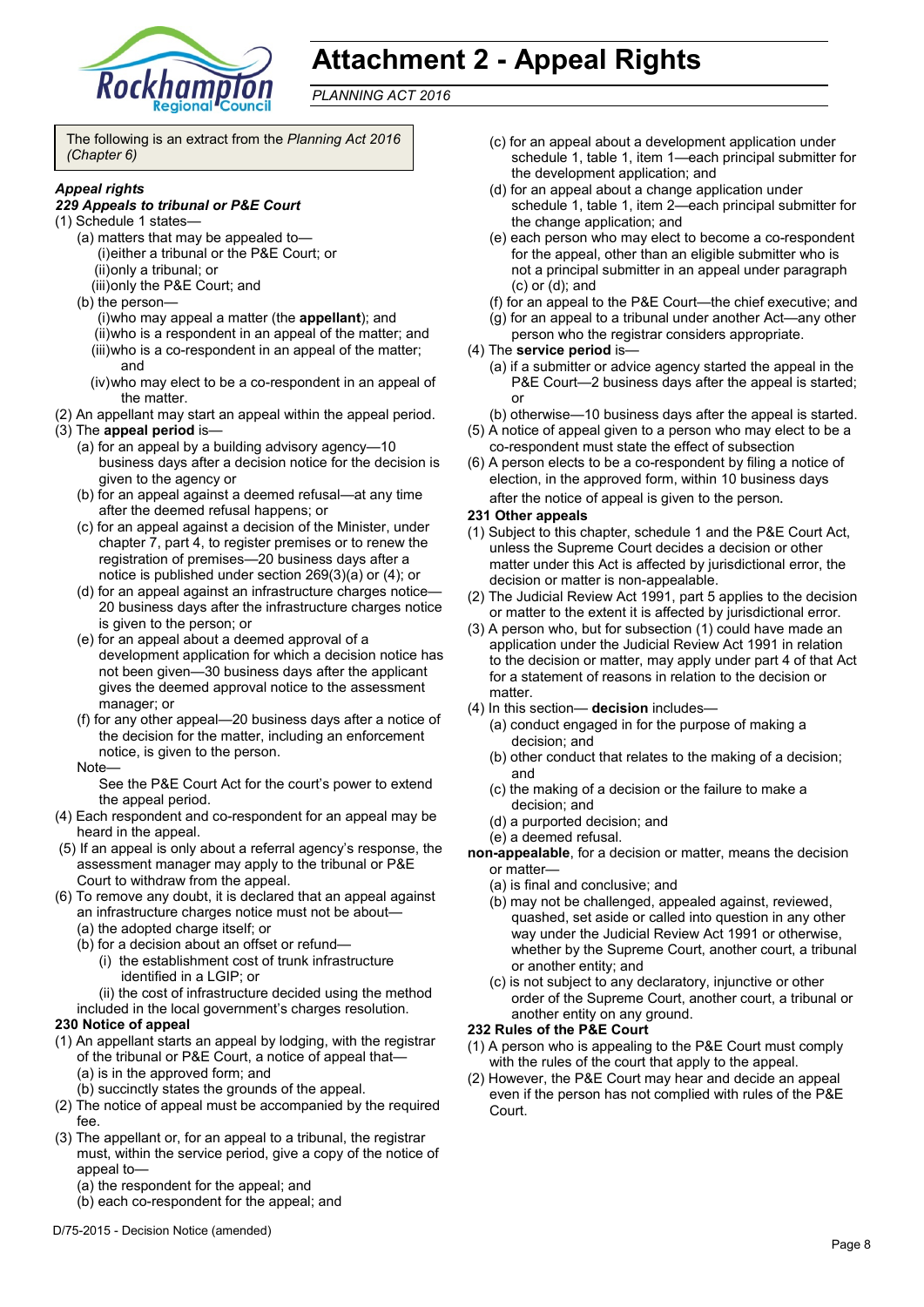

# **Appeal Rights**

*PLANNING ACT 2016*

# **Schedule 1**

#### **Appeals section 229 1 Appeal rights and parties to appeals**

- (1) Table 1 states the matters that may be appealed to—(a) the P&E court; or (b) a tribunal.
- (2) However, table 1 applies to a tribunal only if the matter involves—
	- (a) the refusal, or deemed refusal of a development application, for—
	- (i) a material change of use for a classified building; or
	- (ii) operational work associated with building work, a retaining wall, or a tennis court; or
	- (b) a provision of a development approval for—
	- (i) a material change of use for a classified building; or
- (ii) operational work associated with building work, a retaining wall, or a tennis court; or
	- (c) if a development permit was applied for—the decision to give a preliminary approval for—
		- (i) a material change of use for a classified building; or
		- (ii) operational work associated with building work, a retaining wall, or a tennis court; or
	- (d) a development condition if—
		- (i) the development approval is only for a material change of use that involves the use of a building classified under the Building Code as a class 2 building; and
		- (ii) the building is, or is proposed to be, not more than 3 storeys; and
		- (iii) the proposed development is for not more than 60 sole-occupancy units; or
	- (e) a decision for, or a deemed refusal of, an extension application for a development approval that is only for a material change of use of a classified building; or
	- (f) a decision for, or a deemed refusal of, a change application for a development approval that is only for a material change of use of a classified building; or
	- (g) a matter under this Act, to the extent the matter relates to—
		- (i) the Building Act, other than a matter under that Act that may or must be decided by the Queensland Building and Construction Commission; or
		- (ii) the Plumbing and Drainage Act, part 4 or 5; or
	- (h) a decision to give an enforcement notice in relation to a matter under paragraphs (a) to (g); or
	- (i) a decision to give an infrastructure charges notice; or
	- (j) the refusal, or deemed refusal, of a conversion application; or
	- (k) a matter that, under another Act, may be appealed to the tribunal; or
	- (l) a matter prescribed by regulation.
- (3) Also, table 1 does not apply to a tribunal if the matter
- involves—
	- (a) for a matter in subsection  $(2)(a)$  to  $(d)$ -
		- (i) a development approval for which the development application required impact assessment; and
		- (ii) a development approval in relation to which the assessment manager received a properly made submission for the development application; or
	- (b) a provision of a development approval about the identification or inclusion, under a variation approval, of a matter for the development.
- (4) Table 2 states the matters that may be appealed only to the P&E Court.
- (5) Table 3 states the matters that may be appealed only to the tribunal.
- (6) In each table—
	- (a) column 1 states the appellant in the appeal; and
	- (b) column 2 states the respondent in the appeal; and
	- (c) column 3 states the co-respondent (if any) in the appeal; and
	- (d) column 4 states the co-respondents by election (if any) in the appeal.
- (7) If the chief executive receives a notice of appeal under section 230(3)(f), the chief executive may elect to be a corespondent in the appeal.

| Table 1<br>Appeals to the P&E Court and, for certain matters, to a tribunal                                                                                                                                                                                                                                                                    |                |                        |                                |  |
|------------------------------------------------------------------------------------------------------------------------------------------------------------------------------------------------------------------------------------------------------------------------------------------------------------------------------------------------|----------------|------------------------|--------------------------------|--|
| 1. Development applications<br>An appeal may be made against-<br>(a) the refusal of all or part of the development application; or<br>(b) the deemed refusal of the development application; or<br>(c) a provision of the development approval; or<br>(d) if a development permit was applied for—the decision to give a preliminary approval. |                |                        |                                |  |
| Column 1                                                                                                                                                                                                                                                                                                                                       | Column 2       | Column 3               | Column 4                       |  |
| Appellant                                                                                                                                                                                                                                                                                                                                      | Respondent     | Co-respondent          | Co-respondent by election      |  |
|                                                                                                                                                                                                                                                                                                                                                |                | $($ if any $)$         | $(i$ f any $)$                 |  |
| The applicant                                                                                                                                                                                                                                                                                                                                  | The assessment | If the appeal is about | 1 A concurrence agency that is |  |
|                                                                                                                                                                                                                                                                                                                                                | manager        | a concurrence          | not a co-respondent            |  |
|                                                                                                                                                                                                                                                                                                                                                |                | agency's referral      | 2 If a chosen Assessment       |  |
|                                                                                                                                                                                                                                                                                                                                                |                | response—the           | manager is the respondent—     |  |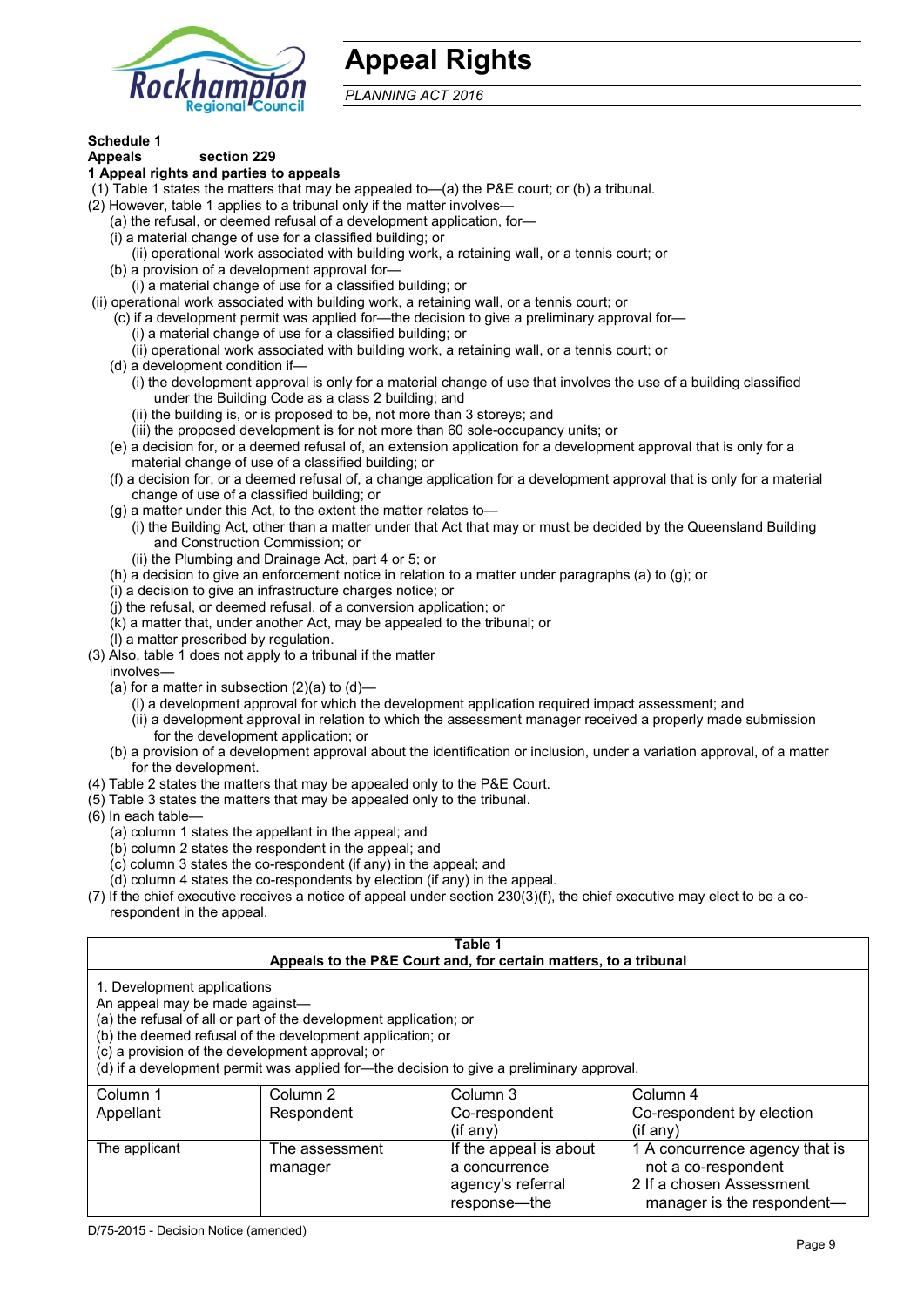| Table 1<br>Appeals to the P&E Court and, for certain matters, to a tribunal                                                                                                                                                                                                                                                                                                                                                                                                                                                                                                                                                                                                                                                                                                                                                                                                                                                                 |                                   |                                                                 |                                                                                                                                                                                                                                                                                                                                                 |
|---------------------------------------------------------------------------------------------------------------------------------------------------------------------------------------------------------------------------------------------------------------------------------------------------------------------------------------------------------------------------------------------------------------------------------------------------------------------------------------------------------------------------------------------------------------------------------------------------------------------------------------------------------------------------------------------------------------------------------------------------------------------------------------------------------------------------------------------------------------------------------------------------------------------------------------------|-----------------------------------|-----------------------------------------------------------------|-------------------------------------------------------------------------------------------------------------------------------------------------------------------------------------------------------------------------------------------------------------------------------------------------------------------------------------------------|
|                                                                                                                                                                                                                                                                                                                                                                                                                                                                                                                                                                                                                                                                                                                                                                                                                                                                                                                                             |                                   | concurrence agency                                              | the prescribed assessment<br>manager<br>3 Any eligible advice agency for<br>the application<br>4 Any eligible submitter for the<br>application                                                                                                                                                                                                  |
| 2. Change applications<br>An appeal may be made against-<br>(b) a deemed refusal of a change application.                                                                                                                                                                                                                                                                                                                                                                                                                                                                                                                                                                                                                                                                                                                                                                                                                                   |                                   |                                                                 | (a) a responsible entity's decision for a change application, other than a decision made by the P&E court; or                                                                                                                                                                                                                                   |
| Column 1<br>Appellant                                                                                                                                                                                                                                                                                                                                                                                                                                                                                                                                                                                                                                                                                                                                                                                                                                                                                                                       | Column <sub>2</sub><br>Respondent | Column 3<br>Co-respondent<br>(if any)                           | Column 4<br>Co-respondent by election<br>(if any)                                                                                                                                                                                                                                                                                               |
| 1 The applicant<br>2 If the responsible<br>entity is the<br>assessment<br>manager-an<br>affected entity that<br>gave a pre-request<br>notice or response<br>notice                                                                                                                                                                                                                                                                                                                                                                                                                                                                                                                                                                                                                                                                                                                                                                          | The responsible<br>entity         | If an affected entity<br>starts the appeal-the<br>applicant     | 1 A concurrence agency for the<br>development application<br>2 If a chosen assessment<br>manager is the respondent-<br>the prescribed assessment<br>manager<br>3 A private certifier for the<br>development application<br>4 Any eligible advice agency for<br>the change application<br>5 Any eligible submitter for the<br>change application |
| 3. Extension applications<br>An appeal may be made against-<br>(a) the assessment manager's decision about an extension application; or<br>(b) a deemed refusal of an extension application.                                                                                                                                                                                                                                                                                                                                                                                                                                                                                                                                                                                                                                                                                                                                                |                                   |                                                                 |                                                                                                                                                                                                                                                                                                                                                 |
| Column 1<br>Appellant                                                                                                                                                                                                                                                                                                                                                                                                                                                                                                                                                                                                                                                                                                                                                                                                                                                                                                                       | Column <sub>2</sub><br>Respondent | Column 3<br>Co-respondent<br>(if any)                           | Column 4<br>Co-respondent by election<br>(if any)                                                                                                                                                                                                                                                                                               |
| 1 The applicant<br>2 For a matter other<br>than a deemed<br>refusal of an<br>extension<br>application $-$ a<br>concurrence<br>agency, other than<br>the chief executive,<br>for the application                                                                                                                                                                                                                                                                                                                                                                                                                                                                                                                                                                                                                                                                                                                                             | The assessment<br>manager         | If a concurrence<br>agency starts the<br>appeal - the applicant | If a chosen assessment<br>manager is the respondent - the<br>prescribed assessment manager                                                                                                                                                                                                                                                      |
| 4. Infrastructure charges notices<br>An appeal may be made against an infrastructure charges notice on 1 or more of the following grounds<br>a) The notice involved an error relating to $-$<br>(i) The application of the relevant adopted charge; or<br>Examples of errors in applying an adopted charge -<br>The incorrect application of gross floor area for a non-residential development<br>Applying an incorrect 'use category', under a regulation, to the development<br>The working out of extra demands, for section 120; or<br>(i)<br>An offset or refund; or<br>(ii)<br>b) The was no decision about an offset or refund; or<br>c) If the infrastructure charges notice states a refund will be given – the timing for giving the refund; or<br>d) The amount of the charge is so unreasonable that no reasonable relevant local government could have<br>imposed the amount.<br>Column 3<br>Column 1<br>Column 2<br>Column 4 |                                   |                                                                 |                                                                                                                                                                                                                                                                                                                                                 |
| Appellant                                                                                                                                                                                                                                                                                                                                                                                                                                                                                                                                                                                                                                                                                                                                                                                                                                                                                                                                   | Respondent                        | Co-respondent                                                   | Co-respondent by election                                                                                                                                                                                                                                                                                                                       |

D/75-2015 - Decision Notice (amended)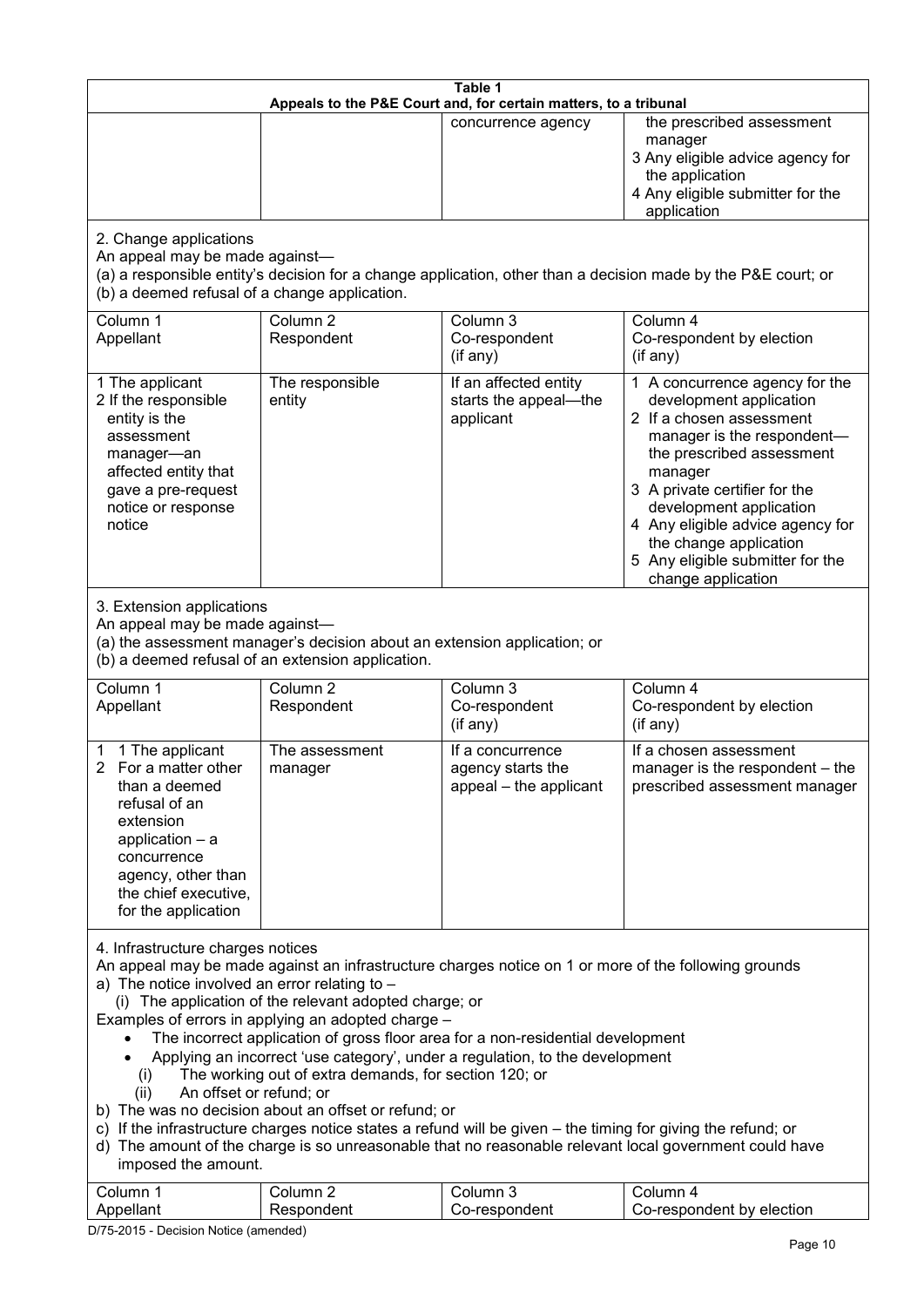| Table 1<br>Appeals to the P&E Court and, for certain matters, to a tribunal                                                                                                                                                                      |                                                                                                                            |                                                                                                                         |                                                                                                                                                                                                                        |
|--------------------------------------------------------------------------------------------------------------------------------------------------------------------------------------------------------------------------------------------------|----------------------------------------------------------------------------------------------------------------------------|-------------------------------------------------------------------------------------------------------------------------|------------------------------------------------------------------------------------------------------------------------------------------------------------------------------------------------------------------------|
|                                                                                                                                                                                                                                                  |                                                                                                                            | (if any)                                                                                                                | (if any)                                                                                                                                                                                                               |
| The person given the<br>Infrastructure charges<br>notice                                                                                                                                                                                         | The local government<br>that gave the<br>infrastructure charges<br>notice                                                  |                                                                                                                         |                                                                                                                                                                                                                        |
| 5. Conversion applications<br>An appeal may be made against-<br>(a) the refusal of a conversion application; or                                                                                                                                  | (b) a deemed refusal of a conversion application.                                                                          |                                                                                                                         |                                                                                                                                                                                                                        |
| Column 1<br>Appellant                                                                                                                                                                                                                            | Column <sub>2</sub><br>Respondent                                                                                          | Column 3<br>Co-respondent<br>(if any)                                                                                   | Column 4<br>Co-respondent by election<br>(if any)                                                                                                                                                                      |
| The applicant                                                                                                                                                                                                                                    | The local government<br>to which the conversion<br>application was made                                                    |                                                                                                                         |                                                                                                                                                                                                                        |
| 6. Enforcement notices                                                                                                                                                                                                                           | An appeal may be made against the decision to give an enforcement notice.                                                  |                                                                                                                         |                                                                                                                                                                                                                        |
| Column 1<br>Appellant                                                                                                                                                                                                                            | Column <sub>2</sub><br>Respondent                                                                                          | Column 3<br>Co-respondent<br>(if any)                                                                                   | Column 4<br>Co-respondent by election<br>(if any)                                                                                                                                                                      |
| The person given the<br>enforcement notice                                                                                                                                                                                                       | The enforcement<br>authority                                                                                               |                                                                                                                         | If the enforcement authority is<br>not the local government for<br>the premises in relation to which<br>the offence is alleged to have<br>happened-the local<br>government                                             |
|                                                                                                                                                                                                                                                  |                                                                                                                            | Table 2                                                                                                                 |                                                                                                                                                                                                                        |
|                                                                                                                                                                                                                                                  |                                                                                                                            | Appeals to the P&E Court only                                                                                           |                                                                                                                                                                                                                        |
| 1. Appeals from tribunal<br>An appeal may be made against a decision of a tribunal, other than a decision under<br>section 252, on the ground of-<br>(a) an error or mistake in law on the part of the tribunal; or<br>(b) jurisdictional error. |                                                                                                                            |                                                                                                                         |                                                                                                                                                                                                                        |
| Column 1<br>Appellant                                                                                                                                                                                                                            | Column 2<br>Respondent                                                                                                     | Column 3<br>Co-respondent<br>(if any)                                                                                   | Column 4<br>Co-respondent by election<br>(if any)                                                                                                                                                                      |
| A party to the<br>proceedings for the<br>decision                                                                                                                                                                                                | The other party to the<br>proceedings for the<br>decision                                                                  | $\blacksquare$                                                                                                          | L,                                                                                                                                                                                                                     |
| 2. Eligible submitter appeals<br>(b) a variation request.                                                                                                                                                                                        | application, to the extent that the decision relates to-                                                                   |                                                                                                                         | An appeal may be made against the decision to give a development approval, or an approval for a change<br>(a) any part of the development application for the development approval that required impact assessment; or |
| Column 1<br>Appellant                                                                                                                                                                                                                            | Column <sub>2</sub><br>Respondent                                                                                          | Column 3<br>Co-respondent<br>(if any)                                                                                   | Column 4<br>Co-respondent by election<br>(if any)                                                                                                                                                                      |
| 1 For a development<br>application-an<br>eligible submitter for<br>the development<br>application<br>2 For a change<br>application-an<br>eligible submitter for                                                                                  | 1 For a development<br>application-the<br>assessment<br>manager<br>2 For a change<br>application-the<br>responsible entity | 1 The applicant<br>2 If the appeal is about<br>a concurrence<br>agency's referral<br>response-the<br>concurrence agency | Another eligible<br>submitter for the<br>application                                                                                                                                                                   |

D/75-2015 - Decision Notice (amended)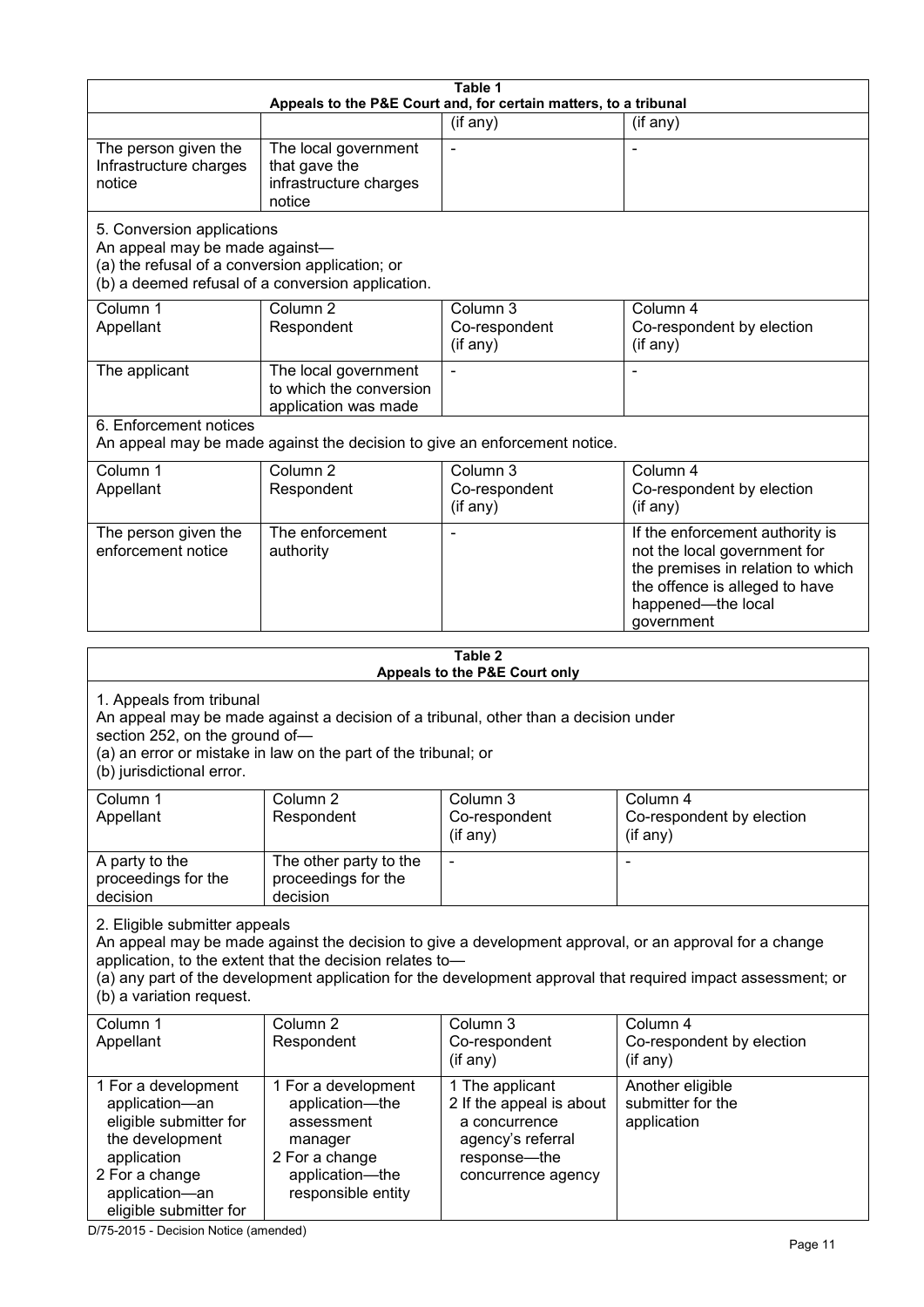| Table 2<br>Appeals to the P&E Court only                                                                                                                                                                                                                                                                                                                                                                           |                                                                                                                            |                                                                                                                         |                                                                                        |
|--------------------------------------------------------------------------------------------------------------------------------------------------------------------------------------------------------------------------------------------------------------------------------------------------------------------------------------------------------------------------------------------------------------------|----------------------------------------------------------------------------------------------------------------------------|-------------------------------------------------------------------------------------------------------------------------|----------------------------------------------------------------------------------------|
| the change<br>application                                                                                                                                                                                                                                                                                                                                                                                          |                                                                                                                            |                                                                                                                         |                                                                                        |
| 3. Eligible submitter and eligible advice agency appeals<br>An appeal may be made against a provision of a development approval, or failure to<br>include a provision in the development approval, to the extent the matter relates to-<br>(a) any part of the development application or the change application, for the development approval, that<br>required impact assessment; or<br>(b) a variation request. |                                                                                                                            |                                                                                                                         |                                                                                        |
| Column 1<br>Appellant                                                                                                                                                                                                                                                                                                                                                                                              | Column <sub>2</sub><br>Respondent                                                                                          | Column 3<br>Co-respondent<br>(if any)                                                                                   | Column 4<br>Co-respondent by election<br>(if any)                                      |
| 1 For a development<br>application-an<br>eligible submitter for<br>the development<br>application<br>2 For a change<br>application-an<br>eligible submitter for<br>the change<br>application<br>3 An eligible advice<br>agency for the<br>development<br>application or change<br>application                                                                                                                      | 1 For a development<br>application-the<br>assessment<br>manager<br>2 For a change<br>application-the<br>responsible entity | 1 The applicant<br>2 If the appeal is about<br>a concurrence<br>agency's referral<br>response-the<br>concurrence agency | Another eligible submitter for the<br>application                                      |
| 4. Compensation claims<br>An appeal may be made against-<br>(a) a decision under section 32 about a compensation claim; or<br>(b) a decision under section 265 about a claim for compensation; or<br>(c) a deemed refusal of a claim under paragraph (a) or (b).                                                                                                                                                   |                                                                                                                            |                                                                                                                         |                                                                                        |
| Column 1<br>Appellant                                                                                                                                                                                                                                                                                                                                                                                              | Column <sub>2</sub><br>Respondent                                                                                          | Column 3<br>Co-respondent<br>(if any)                                                                                   | Column 4<br>Co-respondent by election<br>(if any)                                      |
| A person dissatisfied<br>with the decision                                                                                                                                                                                                                                                                                                                                                                         | The local<br>government to which<br>the claim was made                                                                     |                                                                                                                         |                                                                                        |
| 5. Registered premises<br>An appeal may be made against a decision of the Minister under chapter 7, part 4.                                                                                                                                                                                                                                                                                                        |                                                                                                                            |                                                                                                                         |                                                                                        |
| Column 1<br>Appellant                                                                                                                                                                                                                                                                                                                                                                                              | Column <sub>2</sub><br>Respondent                                                                                          | Column 3<br>Co-respondent<br>(if any)                                                                                   | Column 4<br>Co-respondent by election<br>(if any)                                      |
| 1 A person given a<br>decision notice about<br>the decision<br>2 If the decision is to<br>register premises or<br>renew the<br>registration of<br>premises-an owner<br>or occupier of<br>premises in the<br>affected area for the<br>registered premises<br>who is dissatisfied<br>with the decision                                                                                                               | The Minister                                                                                                               |                                                                                                                         | If an owner or occupier starts the<br>appeal – the owner of the<br>registered premises |